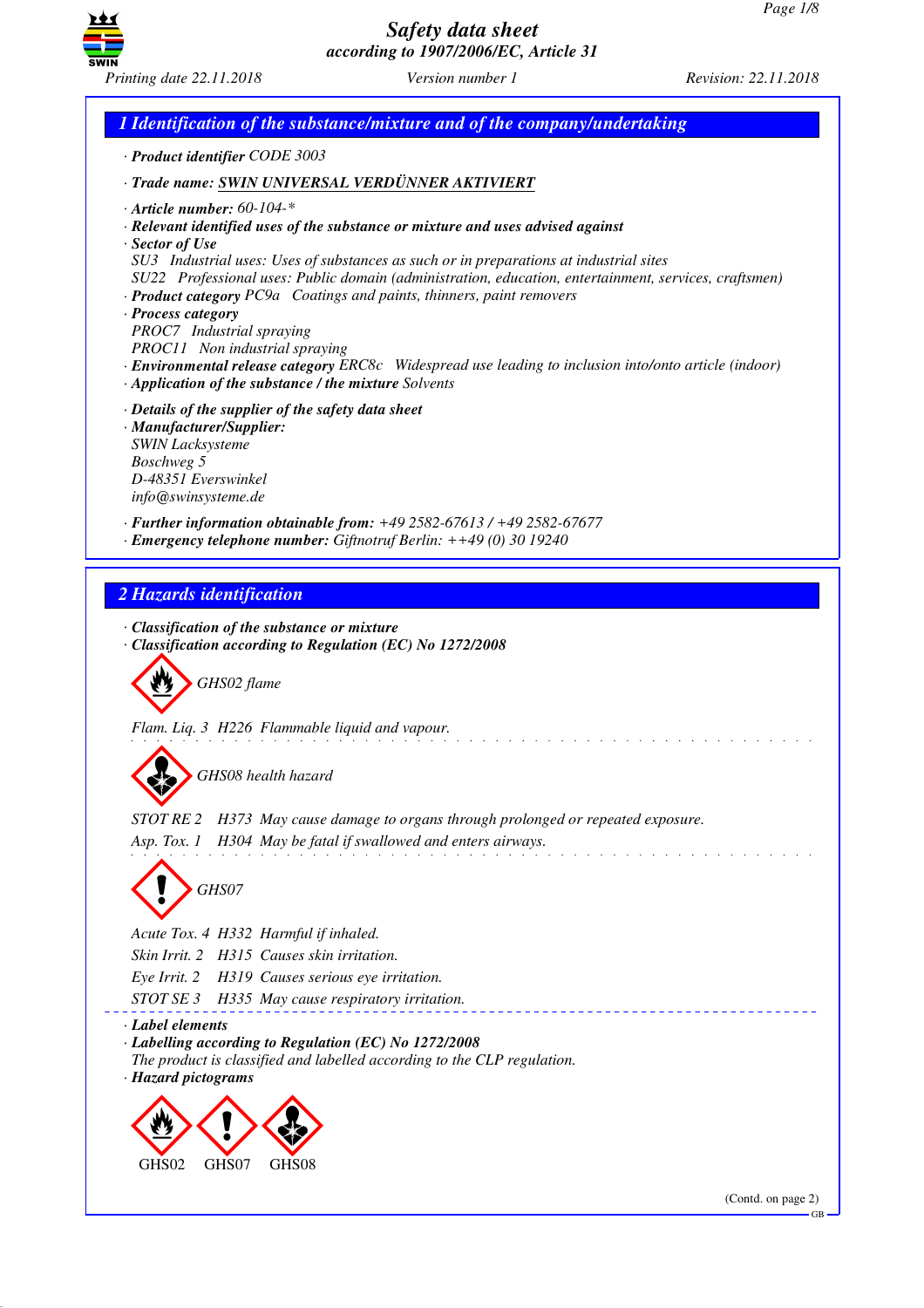

## *Trade name: SWIN UNIVERSAL VERDÜNNER AKTIVIERT*

| · Hazard-determining components of labelling:<br>xylene<br>· Hazard statements<br>H226 Flammable liquid and vapour.<br>H332 Harmful if inhaled.<br>H315 Causes skin irritation.<br>H319 Causes serious eye irritation.<br>H335 May cause respiratory irritation.<br>H373 May cause damage to organs through prolonged or repeated exposure.<br>H304 May be fatal if swallowed and enters airways.<br>· Precautionary statements<br>P <sub>260</sub><br>Do not breathe mist/vapours/spray.<br>Use only outdoors or in a well-ventilated area.<br><i>P271</i><br>Wear protective gloves/protective clothing/eye protection/face protection.<br>P280<br>P305+P351+P338 IF IN EYES: Rinse cautiously with water for several minutes. Remove contact lenses, if<br>present and easy to do. Continue rinsing.<br><i>P501</i><br>Dispose of contents/container in accordance with local/regional/national/international<br>regulations.<br>$\cdot$ Other hazards - | · <b>Signal word Danger</b> | (Contd. of page 1) |
|-------------------------------------------------------------------------------------------------------------------------------------------------------------------------------------------------------------------------------------------------------------------------------------------------------------------------------------------------------------------------------------------------------------------------------------------------------------------------------------------------------------------------------------------------------------------------------------------------------------------------------------------------------------------------------------------------------------------------------------------------------------------------------------------------------------------------------------------------------------------------------------------------------------------------------------------------------------|-----------------------------|--------------------|
|                                                                                                                                                                                                                                                                                                                                                                                                                                                                                                                                                                                                                                                                                                                                                                                                                                                                                                                                                             |                             |                    |
|                                                                                                                                                                                                                                                                                                                                                                                                                                                                                                                                                                                                                                                                                                                                                                                                                                                                                                                                                             |                             |                    |
|                                                                                                                                                                                                                                                                                                                                                                                                                                                                                                                                                                                                                                                                                                                                                                                                                                                                                                                                                             |                             |                    |
|                                                                                                                                                                                                                                                                                                                                                                                                                                                                                                                                                                                                                                                                                                                                                                                                                                                                                                                                                             |                             |                    |
|                                                                                                                                                                                                                                                                                                                                                                                                                                                                                                                                                                                                                                                                                                                                                                                                                                                                                                                                                             |                             |                    |
|                                                                                                                                                                                                                                                                                                                                                                                                                                                                                                                                                                                                                                                                                                                                                                                                                                                                                                                                                             |                             |                    |
|                                                                                                                                                                                                                                                                                                                                                                                                                                                                                                                                                                                                                                                                                                                                                                                                                                                                                                                                                             |                             |                    |
|                                                                                                                                                                                                                                                                                                                                                                                                                                                                                                                                                                                                                                                                                                                                                                                                                                                                                                                                                             |                             |                    |
|                                                                                                                                                                                                                                                                                                                                                                                                                                                                                                                                                                                                                                                                                                                                                                                                                                                                                                                                                             |                             |                    |
|                                                                                                                                                                                                                                                                                                                                                                                                                                                                                                                                                                                                                                                                                                                                                                                                                                                                                                                                                             |                             |                    |
|                                                                                                                                                                                                                                                                                                                                                                                                                                                                                                                                                                                                                                                                                                                                                                                                                                                                                                                                                             |                             |                    |
|                                                                                                                                                                                                                                                                                                                                                                                                                                                                                                                                                                                                                                                                                                                                                                                                                                                                                                                                                             |                             |                    |
|                                                                                                                                                                                                                                                                                                                                                                                                                                                                                                                                                                                                                                                                                                                                                                                                                                                                                                                                                             |                             |                    |
|                                                                                                                                                                                                                                                                                                                                                                                                                                                                                                                                                                                                                                                                                                                                                                                                                                                                                                                                                             |                             |                    |
|                                                                                                                                                                                                                                                                                                                                                                                                                                                                                                                                                                                                                                                                                                                                                                                                                                                                                                                                                             |                             |                    |
|                                                                                                                                                                                                                                                                                                                                                                                                                                                                                                                                                                                                                                                                                                                                                                                                                                                                                                                                                             |                             |                    |
|                                                                                                                                                                                                                                                                                                                                                                                                                                                                                                                                                                                                                                                                                                                                                                                                                                                                                                                                                             |                             |                    |
|                                                                                                                                                                                                                                                                                                                                                                                                                                                                                                                                                                                                                                                                                                                                                                                                                                                                                                                                                             |                             |                    |
|                                                                                                                                                                                                                                                                                                                                                                                                                                                                                                                                                                                                                                                                                                                                                                                                                                                                                                                                                             |                             |                    |

- *· PBT: Not applicable.*
- *· vPvB: Not applicable.*

### *3 Composition/information on ingredients*

*· Chemical characterisation: Mixtures*

*· Description: Mixture of substances listed below with nonhazardous additions.*

| $\cdot$ Dangerous components:                       |                                                                                                                                                       |              |
|-----------------------------------------------------|-------------------------------------------------------------------------------------------------------------------------------------------------------|--------------|
| CAS: 1330-20-7<br>EINECS: 215-535-7                 | xylene<br>The Flam. Liq. 3, H226; STOT RE 2, H373; Asp. Tox. 1,                                                                                       | 50-100%      |
|                                                     | Reg.nr.: 01-2119488216-32-XXXX   H304; $\Diamond$ Acute Tox. 4, H312; Acute Tox. 4, H332; Skin Irrit.<br>2, H315; Eye Irrit. 2, H319; STOT SE 3, H335 |              |
| CAS: 123-86-4                                       | n-butyl acetate                                                                                                                                       | $2.5 - 10\%$ |
| EINECS: 204-658-1<br>Reg.nr.: 01-2119485493-29-XXXX | $\circledast$ Flam. Liq. 3, H226, $\circledast$ STOT SE 3, H336                                                                                       |              |
| $CAS: 77-58-7$                                      | dibutyltin dilaurate                                                                                                                                  | $\leq 2.5\%$ |
| EINECS: 201-039-8                                   | $\leftrightarrow$ Acute Tox. 3, H301; $\Leftrightarrow$ Skin Corr. 1B, H314                                                                           |              |
| Reg.nr.: 01-2119496068-27-XXXX                      |                                                                                                                                                       |              |
|                                                     | $\cdot$ Additional information: For the wording of the listed hazard phrases refer to section 16.                                                     |              |

# *4 First aid measures*

- *· Description of first aid measures*
- *· General information: Personal protection for the First Aider.*
- *· After inhalation:*
- *Supply fresh air.*

*Seek medical treatment in case of complaints.*

*· After skin contact:*

*Immediately wash with water and soap and rinse thoroughly. If skin irritation continues, consult a doctor.*

- *· After eye contact: Rinse opened eye for several minutes under running water.*
- *· After swallowing: Do not induce vomiting; call for medical help immediately.*
- *· Information for doctor:*

*· Most important symptoms and effects, both acute and delayed No further relevant information available.*

(Contd. on page 3) GB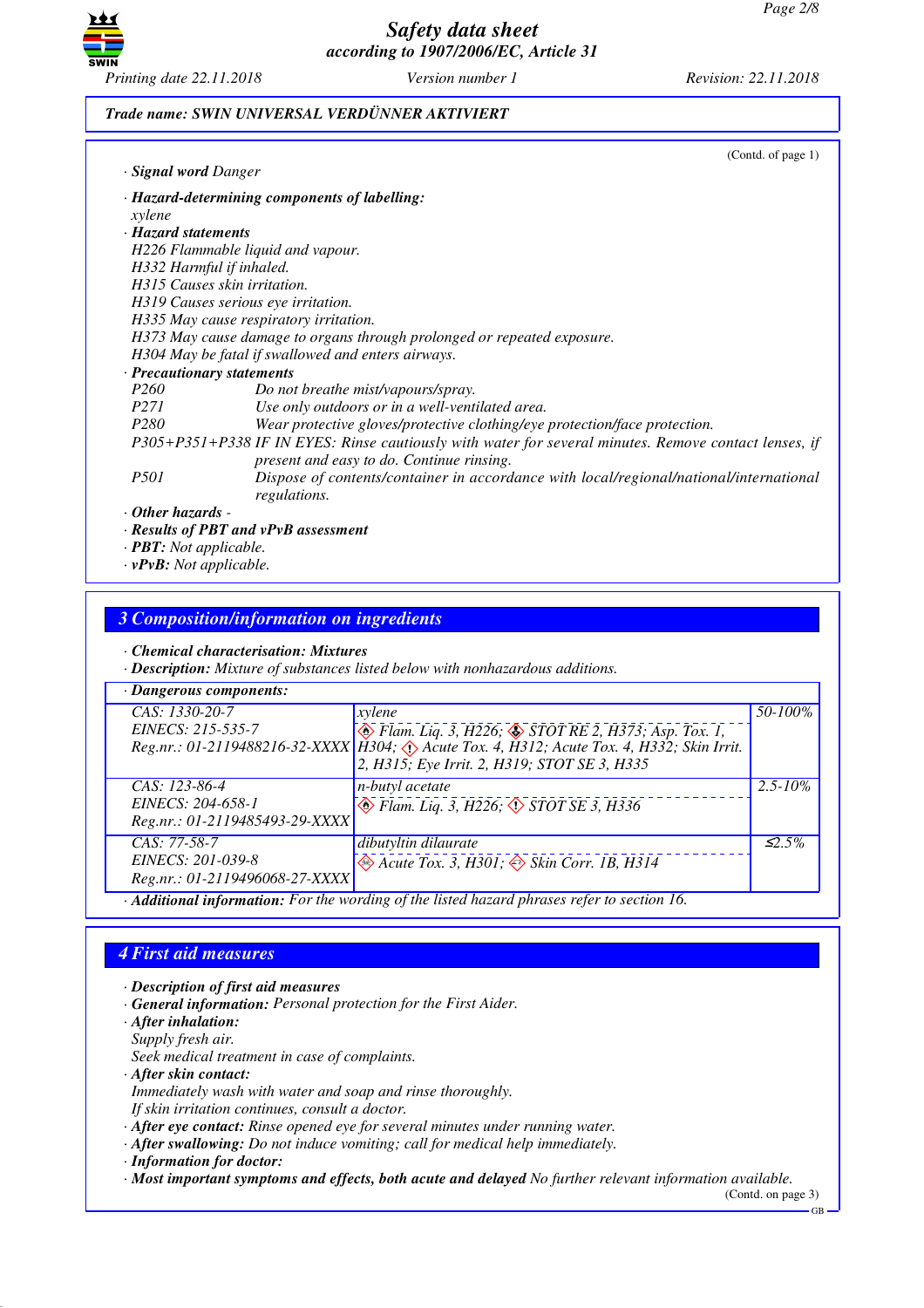

*Trade name: SWIN UNIVERSAL VERDÜNNER AKTIVIERT*

(Contd. of page 2)

*· Indication of any immediate medical attention and special treatment needed No further relevant information available.*

# *5 Firefighting measures*

- *· Extinguishing media*
- *· Suitable extinguishing agents:*
- *CO2, powder or water spray. Fight larger fires with water spray or alcohol resistant foam.*
- *· For safety reasons unsuitable extinguishing agents: Water with full jet*
- *· Special hazards arising from the substance or mixture No further relevant information available.*
- *· Advice for firefighters*
- *· Protective equipment: Mouth respiratory protective device.*

# *6 Accidental release measures*

- *· Personal precautions, protective equipment and emergency procedures Wear protective equipment. Keep unprotected persons away. Ensure adequate ventilation*
- *· Environmental precautions: Do not allow to enter sewers/ surface or ground water.*
- *· Methods and material for containment and cleaning up: Absorb with liquid-binding material (sand, diatomite, acid binders, universal binders, sawdust). Dispose contaminated material as waste according to item 13.*
- *· Reference to other sections See Section 7 for information on safe handling. See Section 8 for information on personal protection equipment.*

# *7 Handling and storage*

*· Handling:*

- *· Precautions for safe handling Ensure good ventilation/exhaustion at the workplace. Restrict the quantity stored at the work place.*
- *· Information about fire and explosion protection: Fumes can combine with air to form an explosive mixture. Flammable gas-air mixtures may form in empty receptacles. Keep ignition sources away - Do not smoke. Use explosion-proof apparatus / fittings and spark-proof tools. Protect against electrostatic charges.*
- *· Conditions for safe storage, including any incompatibilities*
- *· Storage:*
- *· Requirements to be met by storerooms and receptacles: Provide solvent resistant, sealed floor.*
- *Suitable material for receptacles and pipes: steel or stainless steel.*
- *· Information about storage in one common storage facility: Not required.*
- *· Further information about storage conditions: Keep container tightly sealed.*
- *· Specific end use(s) No further relevant information available.*

*8 Exposure controls/personal protection*

*· Additional information about design of technical facilities: No further data; see item 7.*

(Contd. on page 4)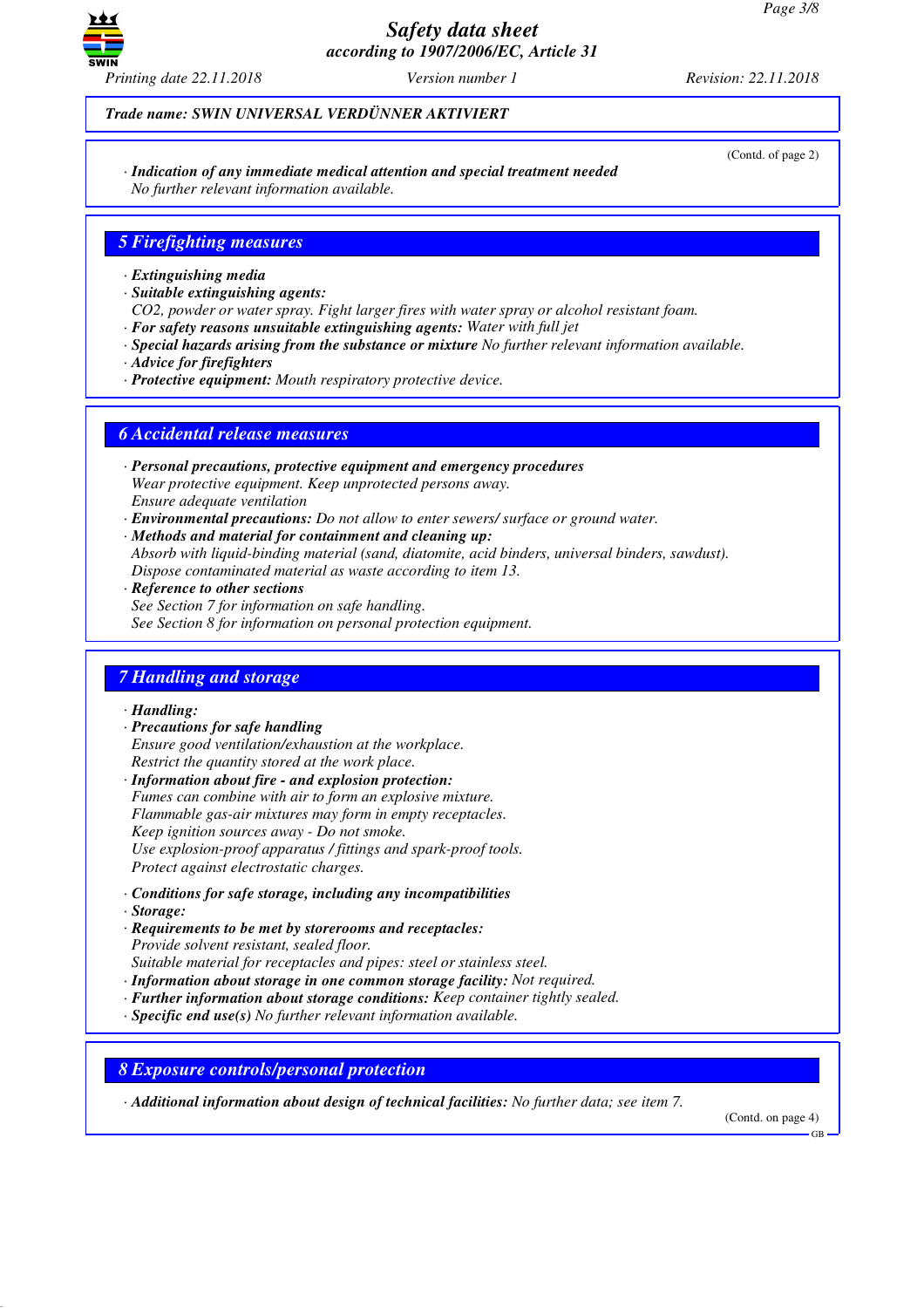

# *Trade name: SWIN UNIVERSAL VERDÜNNER AKTIVIERT*

|           | (Contd. of page 3)                                                                                                                                                                                                                                                                                                                                                    |
|-----------|-----------------------------------------------------------------------------------------------------------------------------------------------------------------------------------------------------------------------------------------------------------------------------------------------------------------------------------------------------------------------|
|           | Control parameters                                                                                                                                                                                                                                                                                                                                                    |
|           | · Ingredients with limit values that require monitoring at the workplace:                                                                                                                                                                                                                                                                                             |
|           | 123-86-4 n-butyl acetate                                                                                                                                                                                                                                                                                                                                              |
|           | WEL Short-term value: 966 mg/m <sup>3</sup> , 200 ppm                                                                                                                                                                                                                                                                                                                 |
|           | Long-term value: 724 mg/m <sup>3</sup> , 150 ppm                                                                                                                                                                                                                                                                                                                      |
|           | 77-58-7 dibutyltin dilaurate                                                                                                                                                                                                                                                                                                                                          |
|           | WEL Short-term value: $0.2 \text{ mg/m}^3$                                                                                                                                                                                                                                                                                                                            |
|           | Long-term value: $0.1$ mg/m <sup>3</sup>                                                                                                                                                                                                                                                                                                                              |
|           | as Sn; Sk                                                                                                                                                                                                                                                                                                                                                             |
|           | · Additional information: The lists valid during the making were used as basis.                                                                                                                                                                                                                                                                                       |
|           | · Exposure controls                                                                                                                                                                                                                                                                                                                                                   |
|           | · Personal protective equipment:                                                                                                                                                                                                                                                                                                                                      |
|           | · General protective and hygienic measures:                                                                                                                                                                                                                                                                                                                           |
|           | Keep away from foodstuffs, beverages and feed.                                                                                                                                                                                                                                                                                                                        |
|           | Immediately remove all soiled and contaminated clothing                                                                                                                                                                                                                                                                                                               |
|           | Wash hands before breaks and at the end of work.                                                                                                                                                                                                                                                                                                                      |
|           | Do not inhale gases / fumes / aerosols.                                                                                                                                                                                                                                                                                                                               |
|           | Avoid contact with the eyes and skin.<br>· Respiratory protection:                                                                                                                                                                                                                                                                                                    |
|           | Use suitable respiratory protective device in case of insufficient ventilation.                                                                                                                                                                                                                                                                                       |
|           | In case of brief exposure or low pollution use respiratory filter device. In case of intensive or longer exposure                                                                                                                                                                                                                                                     |
|           | use self-contained respiratory protective device.                                                                                                                                                                                                                                                                                                                     |
|           | Filter A2/P2                                                                                                                                                                                                                                                                                                                                                          |
|           | · Protection of hands:                                                                                                                                                                                                                                                                                                                                                |
|           | Only use chemical-protective gloves with CE-labelling of category III.                                                                                                                                                                                                                                                                                                |
|           | Protective gloves                                                                                                                                                                                                                                                                                                                                                     |
|           | Preventive skin protection by use of skin-protecting agents is recommended.<br>· Material of gloves                                                                                                                                                                                                                                                                   |
|           | The selection of the suitable gloves does not only depend on the material, but also on further marks of quality<br>and varies from manufacturer to manufacturer. As the product is a preparation of several substances, the<br>resistance of the glove material can not be exactly calculated in advance and has therefore to be checked<br>prior to the application. |
|           | As protection from splashes gloves made of the following materials are suitable:<br>Nitrile rubber (Ansell Sol-Vex®)                                                                                                                                                                                                                                                  |
|           | Recommended thickness of the material: $\geq 0.4$ mm                                                                                                                                                                                                                                                                                                                  |
|           | · Penetration time of glove material                                                                                                                                                                                                                                                                                                                                  |
|           | Value for the permeation: Level $\leq$ 1                                                                                                                                                                                                                                                                                                                              |
|           | The exact break through time has to be found out by the manufacturer of the protective gloves and has to be                                                                                                                                                                                                                                                           |
| observed. |                                                                                                                                                                                                                                                                                                                                                                       |
|           | $\cdot$ For the permanent contact => 480 minutes gloves made of the following materials are suitable:                                                                                                                                                                                                                                                                 |
|           | HPPE-laminatet film (Ansell Barrier®)<br>$\cdot$ Eye protection:                                                                                                                                                                                                                                                                                                      |
|           |                                                                                                                                                                                                                                                                                                                                                                       |
|           | Tightly sealed goggles                                                                                                                                                                                                                                                                                                                                                |
|           | · Body protection:                                                                                                                                                                                                                                                                                                                                                    |
|           | Protective clothing, anti-static (TYVEK® CLASSIC PLUS)                                                                                                                                                                                                                                                                                                                |
|           | Safety shoes/boots, antstatic                                                                                                                                                                                                                                                                                                                                         |

(Contd. on page 5)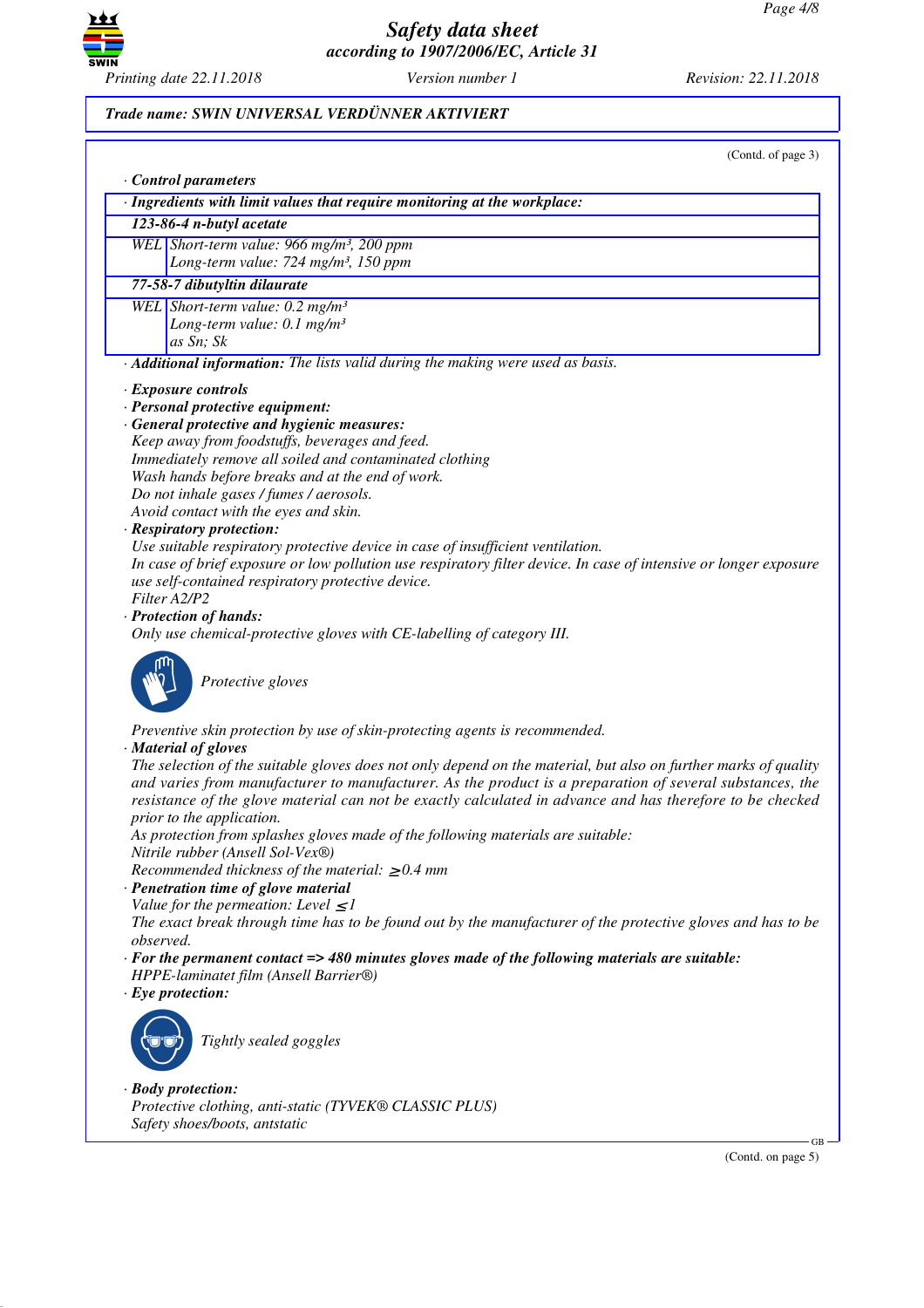

*Printing date 22.11.2018 Version number 1 Revision: 22.11.2018*

# *Trade name: SWIN UNIVERSAL VERDÜNNER AKTIVIERT*

(Contd. of page 4)

| <b>9 Physical and chemical properties</b>                               |                                                                                                 |
|-------------------------------------------------------------------------|-------------------------------------------------------------------------------------------------|
| · Information on basic physical and chemical properties                 |                                                                                                 |
| · General Information                                                   |                                                                                                 |
| $\cdot$ Appearance:                                                     |                                                                                                 |
| Form:                                                                   | Fluid                                                                                           |
| Colour:                                                                 | Colourless                                                                                      |
| $\cdot$ Odour:                                                          | Aromatic                                                                                        |
| • Odour threshold:                                                      | Not determined.                                                                                 |
| $\cdot$ pH-value                                                        | Not applicable.                                                                                 |
| · Change in condition                                                   |                                                                                                 |
| Melting point/freezing point:                                           | Undetermined.                                                                                   |
| Initial boiling point and boiling range: $124 \text{ }^{\circ}\text{C}$ |                                                                                                 |
| · Flash point:                                                          | 23 - 60 °C                                                                                      |
| · Flammability (solid, gas):                                            | Not applicable.                                                                                 |
| $\cdot$ Ignition temperature:                                           | 370 $\degree$ C                                                                                 |
| · Decomposition temperature:                                            | Not determined.                                                                                 |
| · Auto-ignition temperature:                                            | Product is not selfigniting.                                                                    |
| $\cdot$ Explosive properties:                                           | Product is not explosive. However, formation of explosive air/<br>vapour mixtures are possible. |
| · Explosion limits:                                                     |                                                                                                 |
| Lower:                                                                  | 1.1 Vol $\%$                                                                                    |
| <b>Upper:</b>                                                           | 7 Vol %                                                                                         |
| $\cdot$ Vapour pressure at 20 °C:                                       | $6.7$ hPa                                                                                       |
| $\cdot$ Density                                                         | $0.85 - 0.90$ g/ml                                                                              |
| · Relative density                                                      | Not determined.                                                                                 |
| · Vapour density                                                        | Not determined.                                                                                 |
| $\cdot$ Evaporation rate                                                | Not determined.                                                                                 |
| · Solubility in / Miscibility with                                      |                                                                                                 |
| water:                                                                  | Not miscible or difficult to mix.                                                               |
| · Partition coefficient: n-octanol/water:                               | Not determined.                                                                                 |
| · Viscosity:                                                            |                                                                                                 |
| Dynamic:                                                                | Not determined.                                                                                 |
| Kinematic at 20 °C:                                                     | 12 s (ISO 3 mm)                                                                                 |
| $\cdot$ Other information                                               | No further relevant information available.                                                      |

# *10 Stability and reactivity*

*· Reactivity No further relevant information available.*

*· Chemical stability*

*· Thermal decomposition / conditions to be avoided: No decomposition if used according to specifications.*

*· Possibility of hazardous reactions No dangerous reactions known.*

*· Conditions to avoid No further relevant information available.*

*· Incompatible materials: No further relevant information available.*

*· Hazardous decomposition products: No dangerous decomposition products known.*

(Contd. on page 6)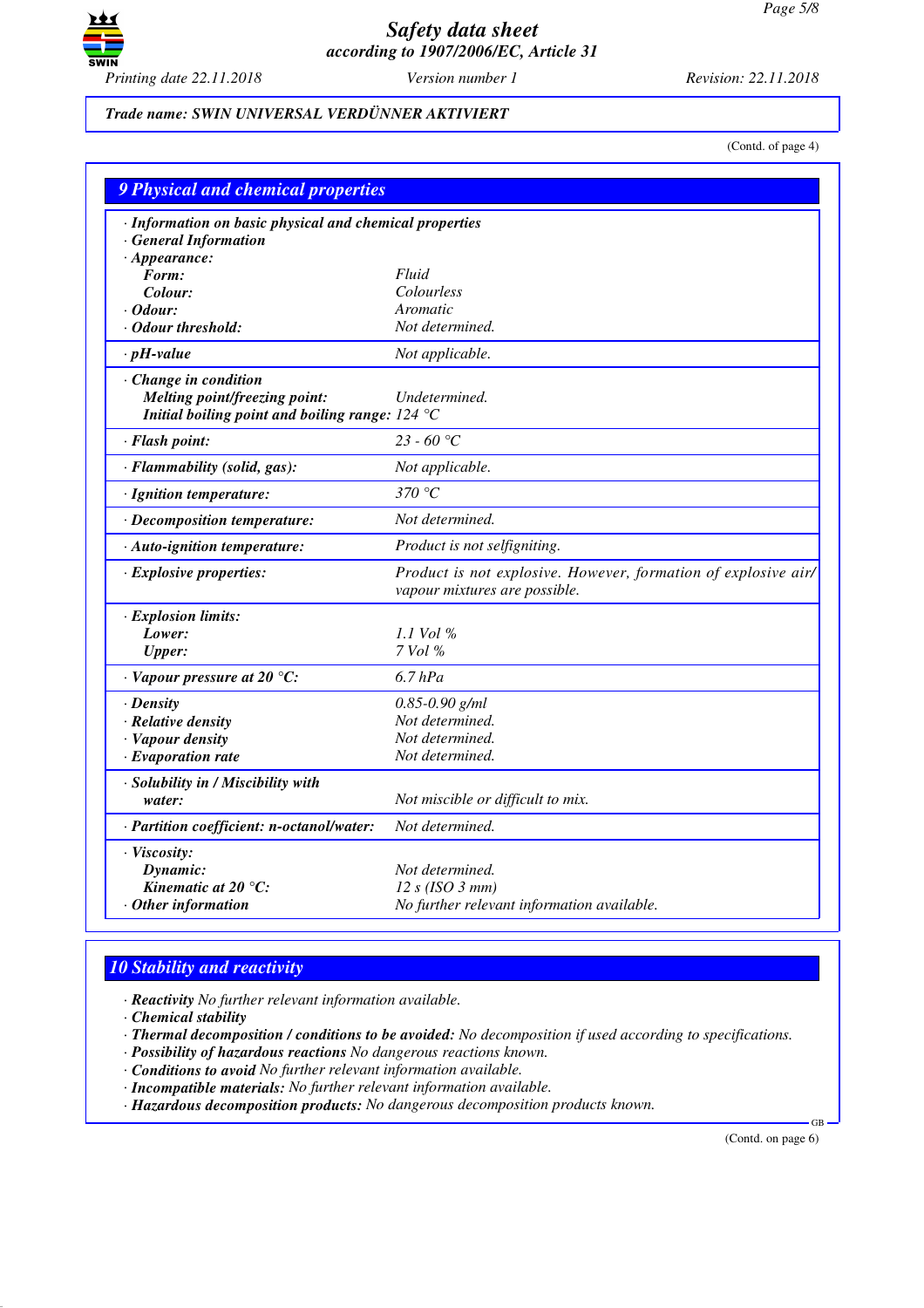

# *Trade name: SWIN UNIVERSAL VERDÜNNER AKTIVIERT*

(Contd. of page 5)

|                                    | 1 Toxicological information                                                                                                                                                                                                                                                                                                                                                                                                                                                                                                                                                                                                                                                                                              |
|------------------------------------|--------------------------------------------------------------------------------------------------------------------------------------------------------------------------------------------------------------------------------------------------------------------------------------------------------------------------------------------------------------------------------------------------------------------------------------------------------------------------------------------------------------------------------------------------------------------------------------------------------------------------------------------------------------------------------------------------------------------------|
|                                    | · Information on toxicological effects                                                                                                                                                                                                                                                                                                                                                                                                                                                                                                                                                                                                                                                                                   |
| · Acute toxicity                   |                                                                                                                                                                                                                                                                                                                                                                                                                                                                                                                                                                                                                                                                                                                          |
| Harmful if inhaled.                |                                                                                                                                                                                                                                                                                                                                                                                                                                                                                                                                                                                                                                                                                                                          |
|                                    | · LD/LC50 values relevant for classification:                                                                                                                                                                                                                                                                                                                                                                                                                                                                                                                                                                                                                                                                            |
| 1330-20-7 xylene                   |                                                                                                                                                                                                                                                                                                                                                                                                                                                                                                                                                                                                                                                                                                                          |
| Oral                               | $LD50$ 4,300 mg/kg (rat)                                                                                                                                                                                                                                                                                                                                                                                                                                                                                                                                                                                                                                                                                                 |
|                                    | Dermal $LD50$ 2,000 mg/kg (rabbit)                                                                                                                                                                                                                                                                                                                                                                                                                                                                                                                                                                                                                                                                                       |
|                                    | · Primary irritant effect:                                                                                                                                                                                                                                                                                                                                                                                                                                                                                                                                                                                                                                                                                               |
|                                    | · Skin corrosion/irritation                                                                                                                                                                                                                                                                                                                                                                                                                                                                                                                                                                                                                                                                                              |
|                                    | Causes skin irritation.<br>· Serious eye damage/irritation                                                                                                                                                                                                                                                                                                                                                                                                                                                                                                                                                                                                                                                               |
|                                    | Causes serious eye irritation.                                                                                                                                                                                                                                                                                                                                                                                                                                                                                                                                                                                                                                                                                           |
|                                    | · Respiratory or skin sensitisation Based on available data, the classification criteria are not met.                                                                                                                                                                                                                                                                                                                                                                                                                                                                                                                                                                                                                    |
|                                    | $\cdot$ CMR effects (carcinogenity, mutagenicity and toxicity for reproduction)                                                                                                                                                                                                                                                                                                                                                                                                                                                                                                                                                                                                                                          |
|                                    | · Germ cell mutagenicity Based on available data, the classification criteria are not met.                                                                                                                                                                                                                                                                                                                                                                                                                                                                                                                                                                                                                               |
|                                    | · Carcinogenicity Based on available data, the classification criteria are not met.                                                                                                                                                                                                                                                                                                                                                                                                                                                                                                                                                                                                                                      |
|                                    | · Reproductive toxicity Based on available data, the classification criteria are not met.                                                                                                                                                                                                                                                                                                                                                                                                                                                                                                                                                                                                                                |
|                                    | · STOT-single exposure<br>May cause respiratory irritation.                                                                                                                                                                                                                                                                                                                                                                                                                                                                                                                                                                                                                                                              |
|                                    | $\cdot$ STOT-repeated exposure                                                                                                                                                                                                                                                                                                                                                                                                                                                                                                                                                                                                                                                                                           |
|                                    | May cause damage to organs through prolonged or repeated exposure.                                                                                                                                                                                                                                                                                                                                                                                                                                                                                                                                                                                                                                                       |
| · Aspiration hazard                |                                                                                                                                                                                                                                                                                                                                                                                                                                                                                                                                                                                                                                                                                                                          |
|                                    | May be fatal if swallowed and enters airways.                                                                                                                                                                                                                                                                                                                                                                                                                                                                                                                                                                                                                                                                            |
| $\cdot$ Toxicity<br>General notes: | · Aquatic toxicity: No further relevant information available.<br>· Persistence and degradability No further relevant information available.<br>· Behaviour in environmental systems:<br>· Bioaccumulative potential No further relevant information available.<br>· Mobility in soil No further relevant information available.<br>· Additional ecological information:<br>Water hazard class 2 (German Regulation) (Self-assessment): hazardous for water<br>Do not allow product to reach ground water, water course or sewage system.<br>· Results of PBT and vPvB assessment<br>$\cdot$ PBT: Not applicable.<br>$\cdot$ vPvB: Not applicable.<br>· Other adverse effects No further relevant information available. |
|                                    |                                                                                                                                                                                                                                                                                                                                                                                                                                                                                                                                                                                                                                                                                                                          |
|                                    | <b>13 Disposal considerations</b>                                                                                                                                                                                                                                                                                                                                                                                                                                                                                                                                                                                                                                                                                        |
|                                    |                                                                                                                                                                                                                                                                                                                                                                                                                                                                                                                                                                                                                                                                                                                          |
|                                    | · Waste treatment methods                                                                                                                                                                                                                                                                                                                                                                                                                                                                                                                                                                                                                                                                                                |
|                                    |                                                                                                                                                                                                                                                                                                                                                                                                                                                                                                                                                                                                                                                                                                                          |
|                                    | Must not be disposed together with household garbage. Do not allow product to reach sewage system.                                                                                                                                                                                                                                                                                                                                                                                                                                                                                                                                                                                                                       |
| $\cdot$ Recommendation             | · European waste catalogue                                                                                                                                                                                                                                                                                                                                                                                                                                                                                                                                                                                                                                                                                               |
| 08 00 00                           | WASTES FROM THE MANUFACTURE, FORMULATION, SUPPLY AND USE (MFSU) OF                                                                                                                                                                                                                                                                                                                                                                                                                                                                                                                                                                                                                                                       |
|                                    | COATINGS (PAINTS, VARNISHES AND VITREOUS ENAMELS), ADHESIVES, SEALANTS                                                                                                                                                                                                                                                                                                                                                                                                                                                                                                                                                                                                                                                   |
| 08 01 00                           | <b>AND PRINTING INKS</b><br>wastes from MFSU and removal of paint and varnish                                                                                                                                                                                                                                                                                                                                                                                                                                                                                                                                                                                                                                            |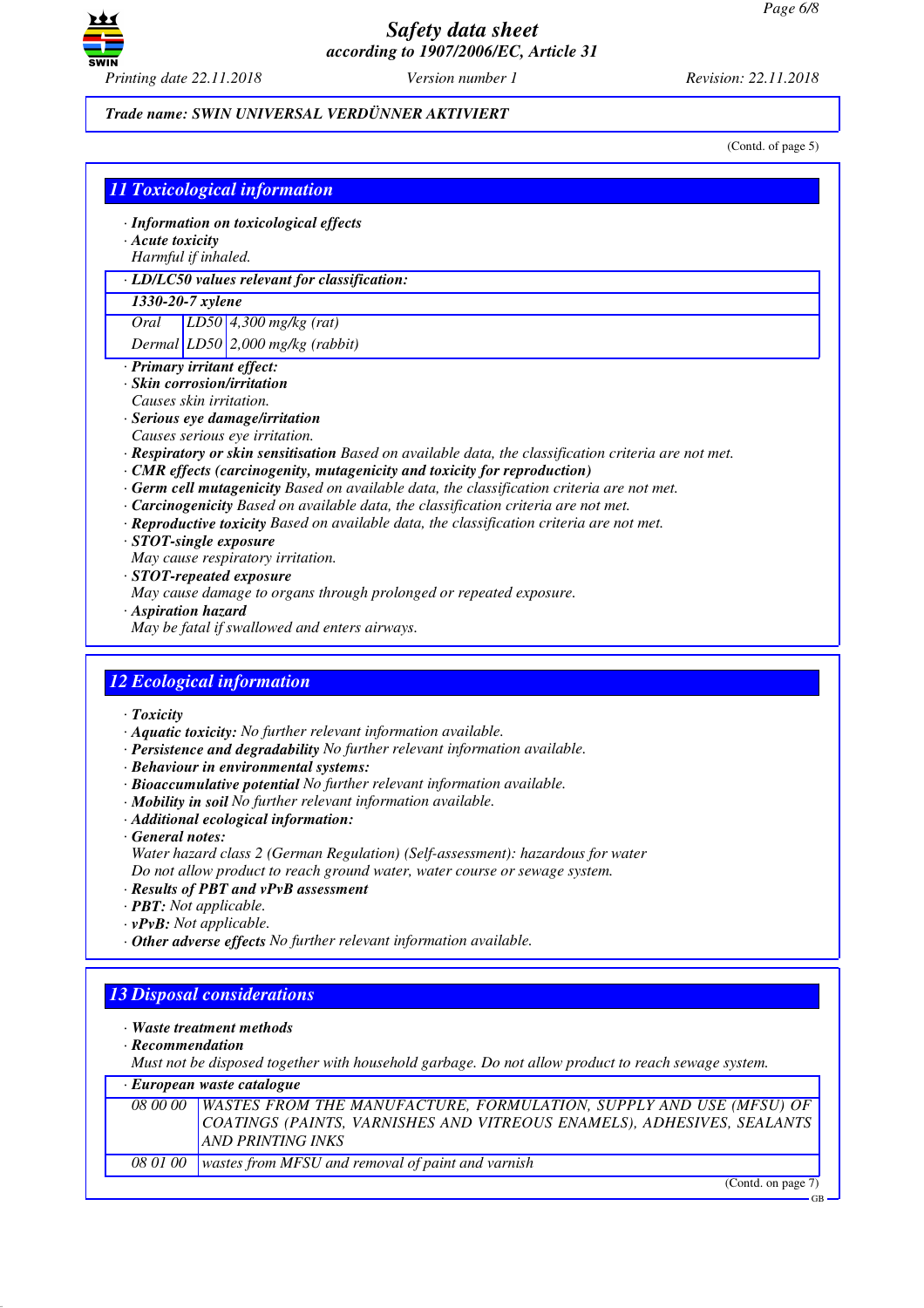

(Contd. of page 6)

### *Trade name: SWIN UNIVERSAL VERDÜNNER AKTIVIERT*

*08 01 11\* waste paint and varnish containing organic solvents or other dangerous substances*

### *· Uncleaned packaging:*

*15 00 00: WASTE PACKAGING; ABSORBENTS, WIPING CLOTHS, FILTER MATERIALS AND PROTECTIVE CLOTHING NOT OTHERWISE SPECIFIED*

*15 01 00: packaging (including separately collected municipal packaging waste)*

*15 01 10\*: packaging containing residues of or contaminated by dangerous substances*

*· Recommendation: Disposal must be made according to official regulations.*

*14 Transport information · UN-Number · ADR, IMDG, IATA UN1263 · UN proper shipping name · ADR 1263 PAINT RELATED MATERIAL · IMDG, IATA PAINT RELATED MATERIAL · Transport hazard class(es) · ADR, IMDG, IATA* de la Carte de la Carte de la Carte de la Carte de la Carte de la Carte de la Carte de la Carte de la Carte de *· Class 3 Flammable liquids. · Label 3 · Packing group · ADR, IMDG, IATA III · Environmental hazards: · Marine pollutant: No · Special precautions for user Warning: Flammable liquids. · Danger code (Kemler): 30 · EMS Number: F-E,S-E · Stowage Category A · Transport in bulk according to Annex II of Marpol Not applicable. · Transport/Additional information: · ADR <i>·* **Limited quantities (LQ)** 5L<br>*·* **Excepted quantities (EO) 6 Code: E1** *<i>· Excepted quantities (EQ) Maximum net quantity per inner packaging: 30 ml Maximum net quantity per outer packaging: 1000 ml <i>· Transport category* **3**<br>*<i>Punnel restriction code D/E*  $\cdot$  *Tunnel restriction code · IMDG · Limited quantities (LQ) 5L · Excepted quantities (EQ) Code: E1 Maximum net quantity per inner packaging: 30 ml Maximum net quantity per outer packaging: 1000 ml · UN "Model Regulation": UN 1263 PAINT RELATED MATERIAL, 3, III*

(Contd. on page 8)